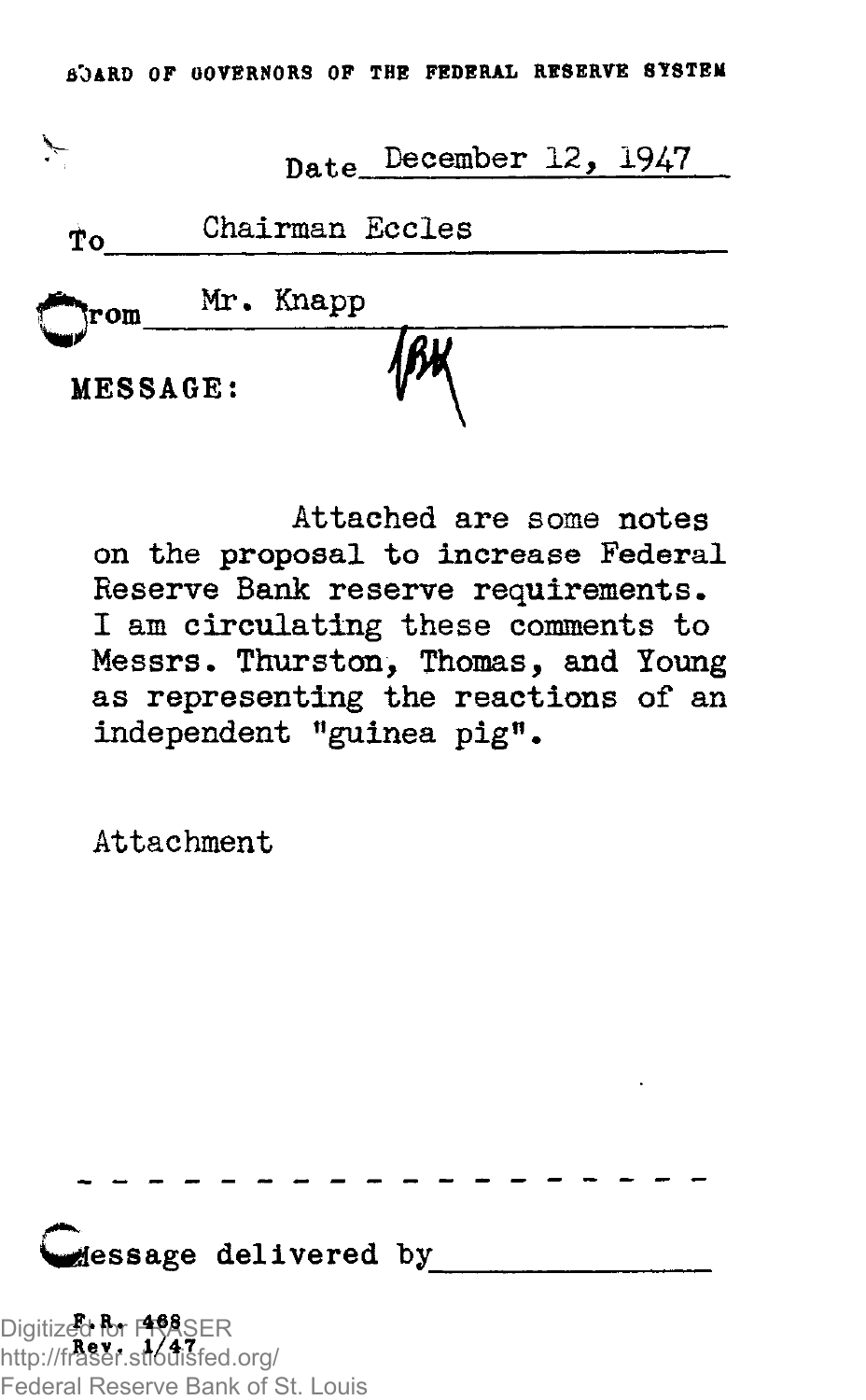The following comments relate to the proposal that the reserves, in the form of gold certificates, required to be held by Federal Reserve Banks against their outstanding notes and demand liabilities should be increased from the present straight 25 per cent to  $40$  per cent for notes and 35 per cent for demand liabilities. This proposal has been put forward as a contribution to the fight against inflation, it being now generally recognized that inflationary pressures represent a grave threat to the health and stability of our economy.

In the light of this avowed purpose, the proposed measure reflects a bankruptcy of ideas; in fact it simply amounts to a confession of failure. It would be too complimentary to call the proposal woefully inadequate; rather it is almost completely irrelevant. If it is put forward as in any sense a substitute for effective action in the control of bank credit, it amounts to a fraud on the American public and an insult to the intelligence of the electorate. At the same time, the adoption of the proposed measure, innocuous enough at the moment, would carry with it the danger that at some future time control in this manner over Federal Reserve System operations would lead to disastrous consequences.

These points are further developed below:

 $(1)$  The two principal functions which have traditionally been discharged by gold reserves are (a) a reserve against demands by the public for gold coin, and (b) a reserve against international payments. The first function has disappeared in the United States as well as in the rest of the world as a result of the abandonment of free gold coin circulation. The second purpose remains, but in the case of the United States, our present gold stock is more than ample to cover any conceivable requirements of this country for international payments.

(2) It remains true that the legal reserve requirements applicable to the Federal Reserve Banks might theoretically be manipulated by the Congress with a view to controlling the potential amount of Federal Reserve credit. However, in practice the reserve requirements must either remain fictitious and academic as at the present time, or become a dangerous threat to the integrity of the Federal Reserve System.